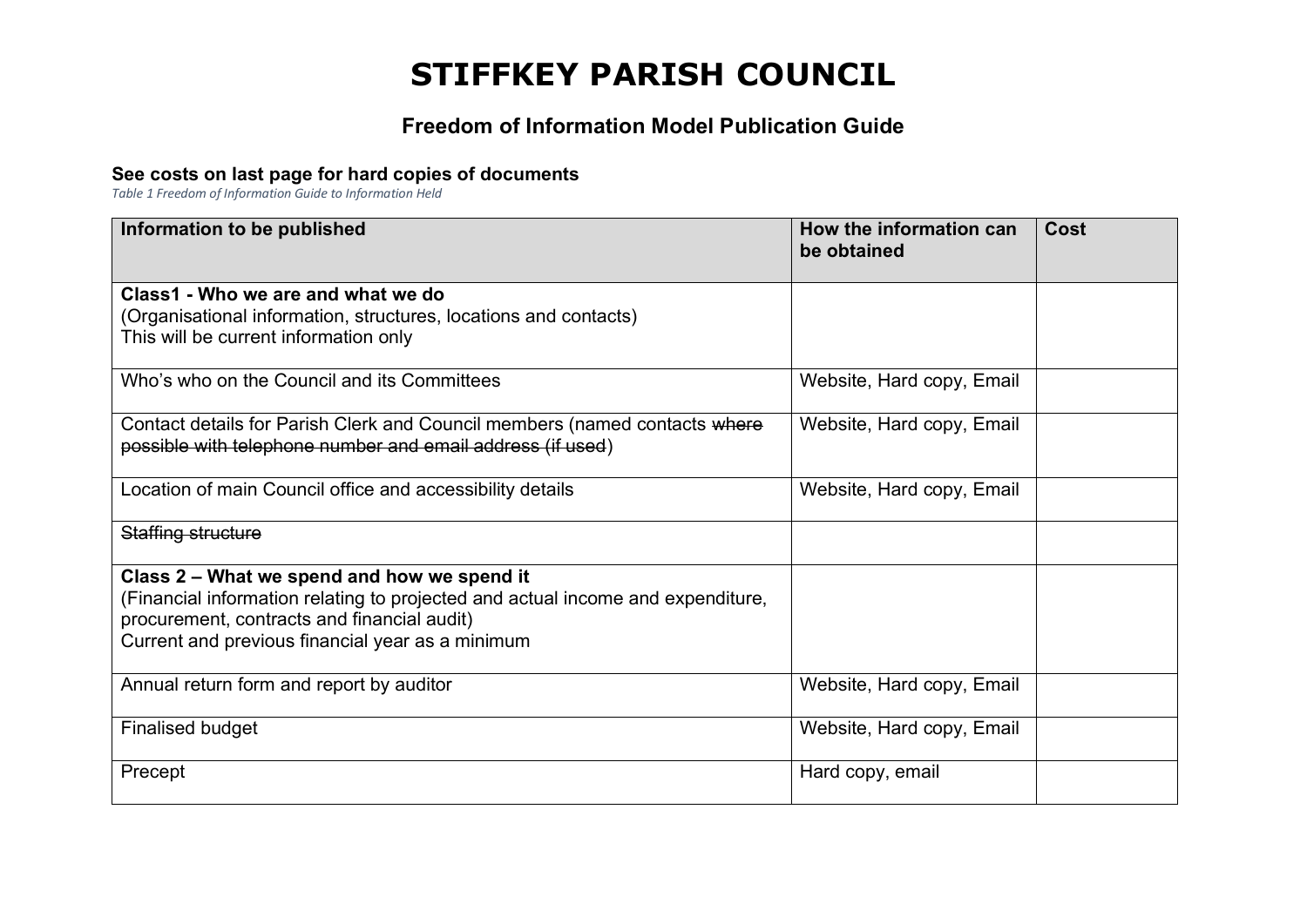| Information to be published                                                                  | How the information can<br>be obtained | <b>Cost</b> |
|----------------------------------------------------------------------------------------------|----------------------------------------|-------------|
| <b>Borrowing Approval letter</b>                                                             | N/A                                    |             |
| <b>Financial Standing Orders and Regulations</b>                                             | Website, Hard copy, Email              |             |
| Grants given and received                                                                    | Hard copy, Email                       |             |
| List of current contracts awarded and value of contract                                      | Hard copy, Email                       |             |
| Members' allowances and expenses                                                             |                                        |             |
| Class 3 - What our priorities are and how we are doing                                       |                                        |             |
| (Strategies and plans, performance indicators, audits, inspections and reviews)              |                                        |             |
| Parish Plan (current and previous year as a minimum)                                         | N/a                                    |             |
| Annual Report to Parish or Community Meeting (current and previous year as a<br>minimum)     | Website, Hard copy, Email              |             |
| Quality status                                                                               | N/a                                    |             |
| Local charters drawn up in accordance with DCLG guidelines                                   | N/a                                    |             |
| Class 4 – How we make decisions                                                              |                                        |             |
| (Decision making processes and records of decisions)                                         |                                        |             |
| Current and previous council year as a minimum                                               |                                        |             |
| Timetable of meetings (Council, any committee/sub-committee meetings and<br>parish meetings) | Website, Hard copy, Email              |             |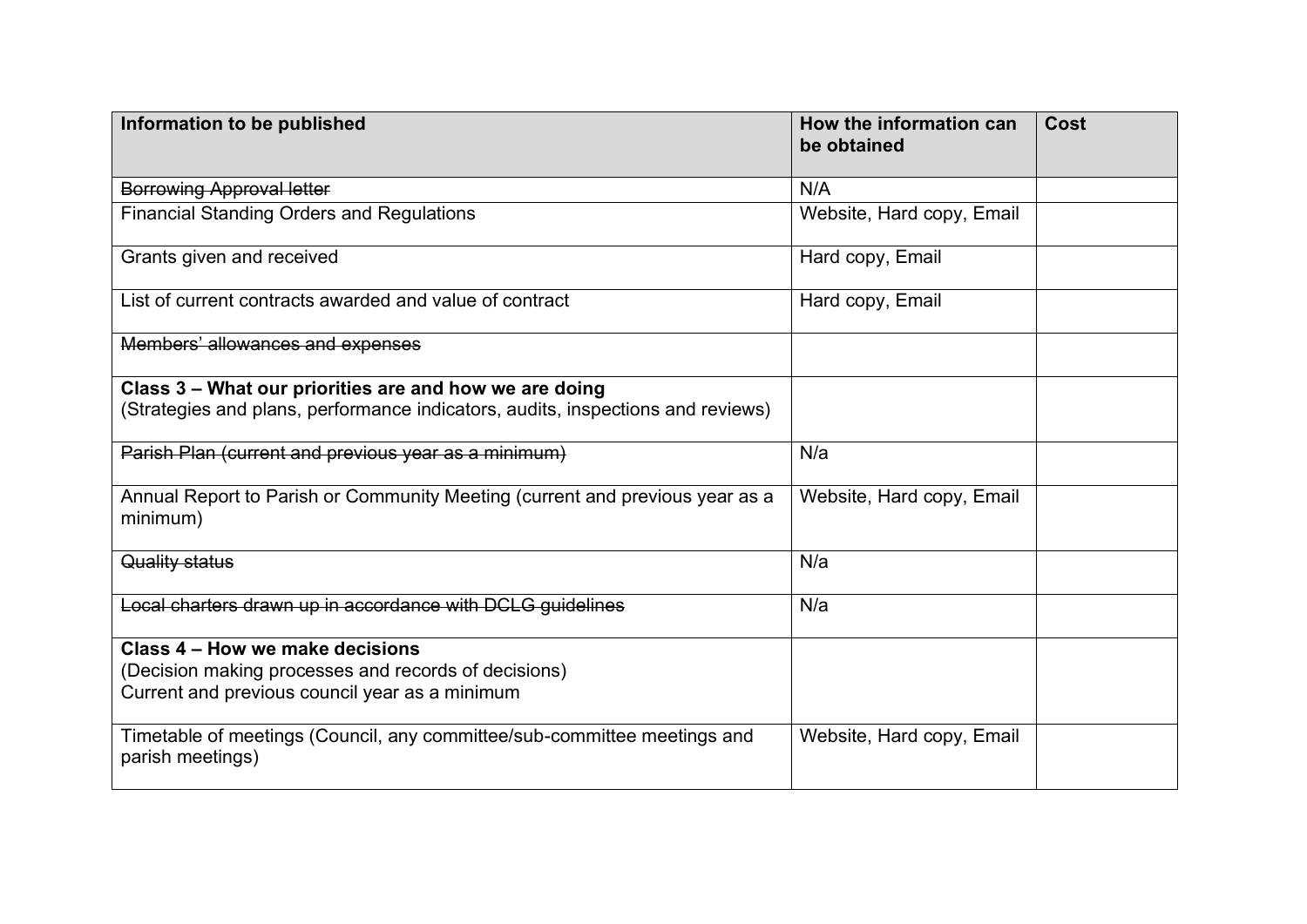| Information to be published                                                                                                                                                   | How the information can<br>be obtained | <b>Cost</b> |
|-------------------------------------------------------------------------------------------------------------------------------------------------------------------------------|----------------------------------------|-------------|
| Agendas of meetings (as above)                                                                                                                                                | Website, Hard copy, Email              |             |
| Minutes of meetings (as above) – nb this will exclude information that is properly<br>regarded as private to the meeting.                                                     | Website, Hard copy, Email              |             |
| Reports presented to council meetings - nb this will exclude information that is<br>properly regarded as private to the meeting.                                              | Hard copy, Email                       |             |
| Responses to consultation papers                                                                                                                                              | Hard copy, Email                       |             |
| Responses to planning applications                                                                                                                                            | Hard copy, Email                       |             |
| Bye-laws                                                                                                                                                                      | N/a                                    |             |
| Class 5 – Our policies and procedures<br>(Current written protocols, policies and procedures for delivering our services<br>and responsibilities)<br>Current information only |                                        |             |
| Policies and procedures for the conduct of council business:                                                                                                                  | Website, Hard copy, Email              |             |
| Procedural standing orders<br>Committee and sub-committee terms of reference<br>Delegated authority in respect of officers<br><b>Code of Conduct</b><br>Policy statements     |                                        |             |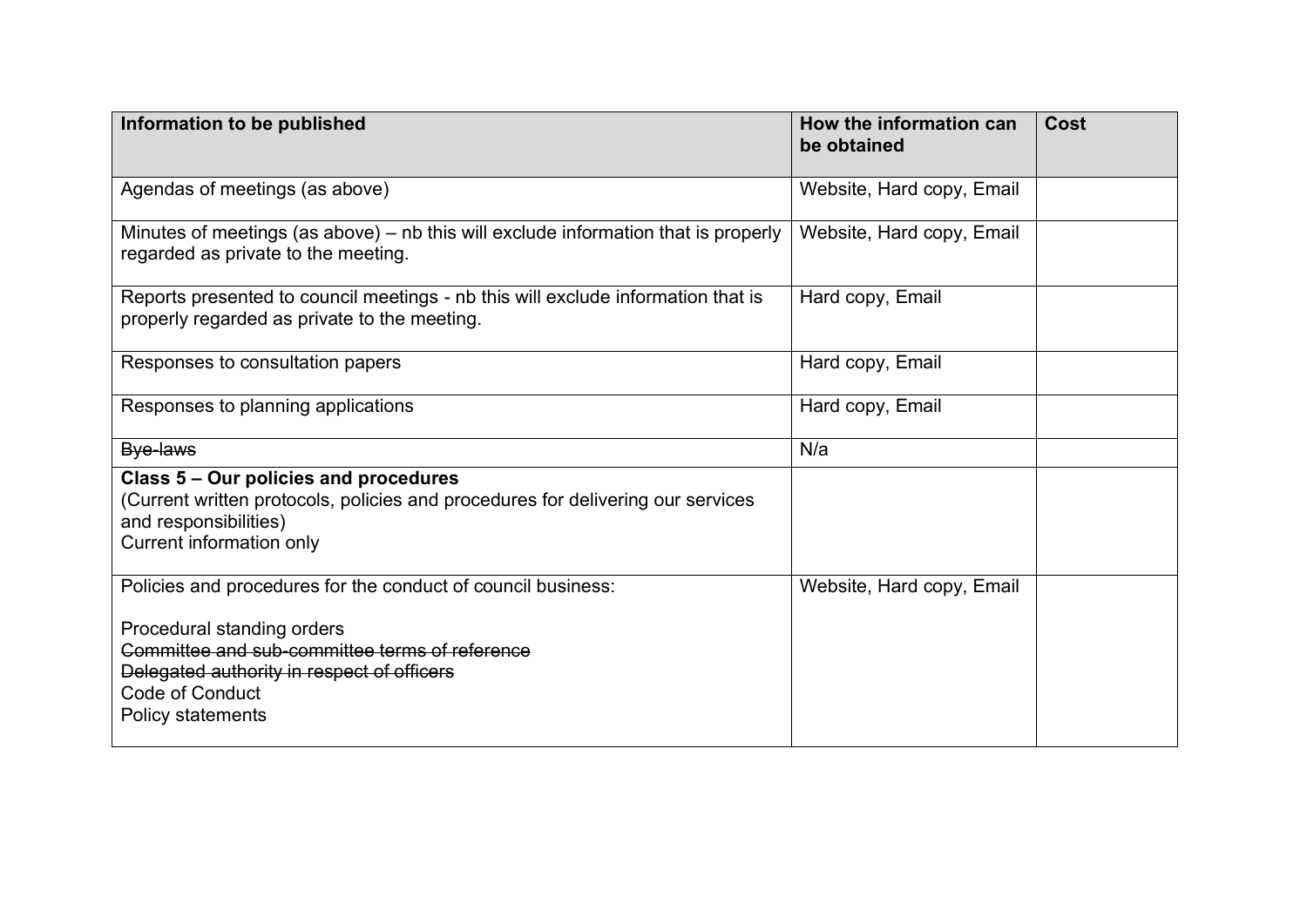| Information to be published                                                                                                                                                                                                              | How the information can<br>be obtained | <b>Cost</b> |
|------------------------------------------------------------------------------------------------------------------------------------------------------------------------------------------------------------------------------------------|----------------------------------------|-------------|
| Policies and procedures for the provision of services and about the employment<br>of staff:                                                                                                                                              | Website, Hard copy, Email              |             |
| Internal policies relating to the delivery of services<br>Equality and diversity policy<br>Health and safety policy                                                                                                                      |                                        |             |
| Recruitment policies (including current vacancies)<br>Policies and procedures for handling requests for information<br>Complaints procedures (including those covering requests for information and<br>operating the publication scheme) |                                        |             |
| Information security policy                                                                                                                                                                                                              |                                        |             |
| Records management policies (records retention, destruction and archive)                                                                                                                                                                 | Website, Hard copy, Email              |             |
| Data protection policies                                                                                                                                                                                                                 | Website, Hard copy, Email              |             |
| Schedule of charges (for the publication of information)                                                                                                                                                                                 | Website, Hard copy, Email              |             |
| <b>Class 6 - Lists and Registers</b><br>Currently maintained lists and registers only                                                                                                                                                    |                                        |             |
| Any publicly available register or list (if any are held this should be publicised; in<br>most circumstances existing access provisions will suffice)                                                                                    | Hard Copy, Email                       |             |
| <b>Assets Register</b>                                                                                                                                                                                                                   | Hard copy, Email                       |             |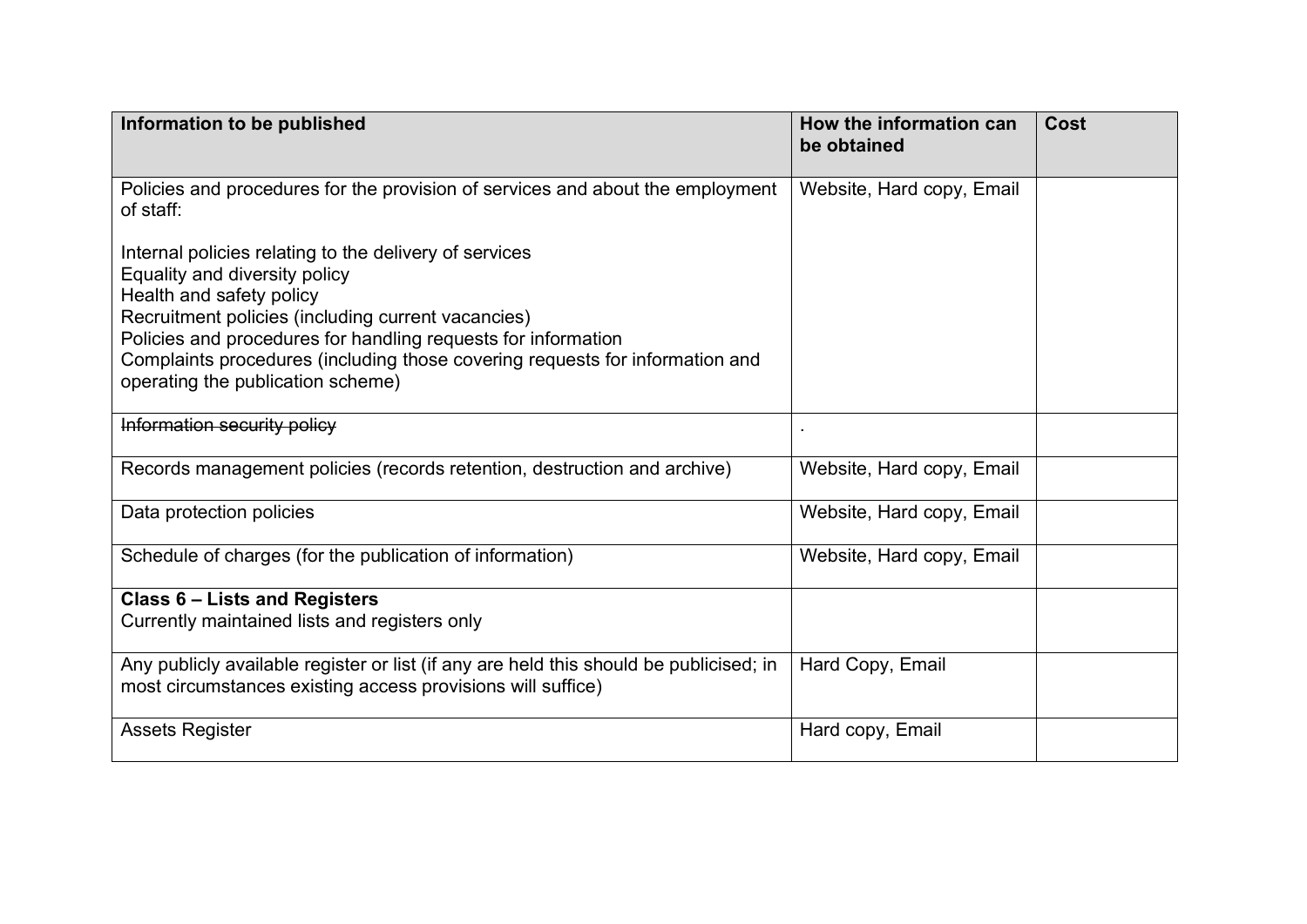| Information to be published                                                                                                                                                                      | How the information can<br>be obtained | <b>Cost</b> |
|--------------------------------------------------------------------------------------------------------------------------------------------------------------------------------------------------|----------------------------------------|-------------|
| Disclosure log (indicating the information that has been provided in response to<br>requests; recommended as good practice, but may not be held by parish<br>councils)                           | Hard copy, Email                       |             |
| Register of members' interests                                                                                                                                                                   | Website, Hard copy, Email              |             |
| Register of gifts and hospitality                                                                                                                                                                | Hard copy, email                       |             |
| Class 7 - The services we offer<br>(Information about the services we offer, including leaflets, guidance and<br>newsletters produced for the public and businesses)<br>Current information only |                                        |             |
| <b>Allotments</b>                                                                                                                                                                                | N/a                                    |             |
| Burial grounds and closed churchyards, graveyard maintenance                                                                                                                                     | N/a                                    |             |
| Community centres and village halls                                                                                                                                                              | N/a                                    |             |
| Parks, playing fields and recreational facilities                                                                                                                                                | N/a                                    |             |
| Seating, litter bins, clocks, memorials and lighting                                                                                                                                             | Hard copy, Email                       |             |
| <b>Bus shelters</b>                                                                                                                                                                              | N/a                                    |             |
| <b>Markets</b>                                                                                                                                                                                   | N/a                                    |             |
| <b>Public conveniences</b>                                                                                                                                                                       | N/a                                    |             |
| Agency agreements                                                                                                                                                                                | N/a                                    |             |